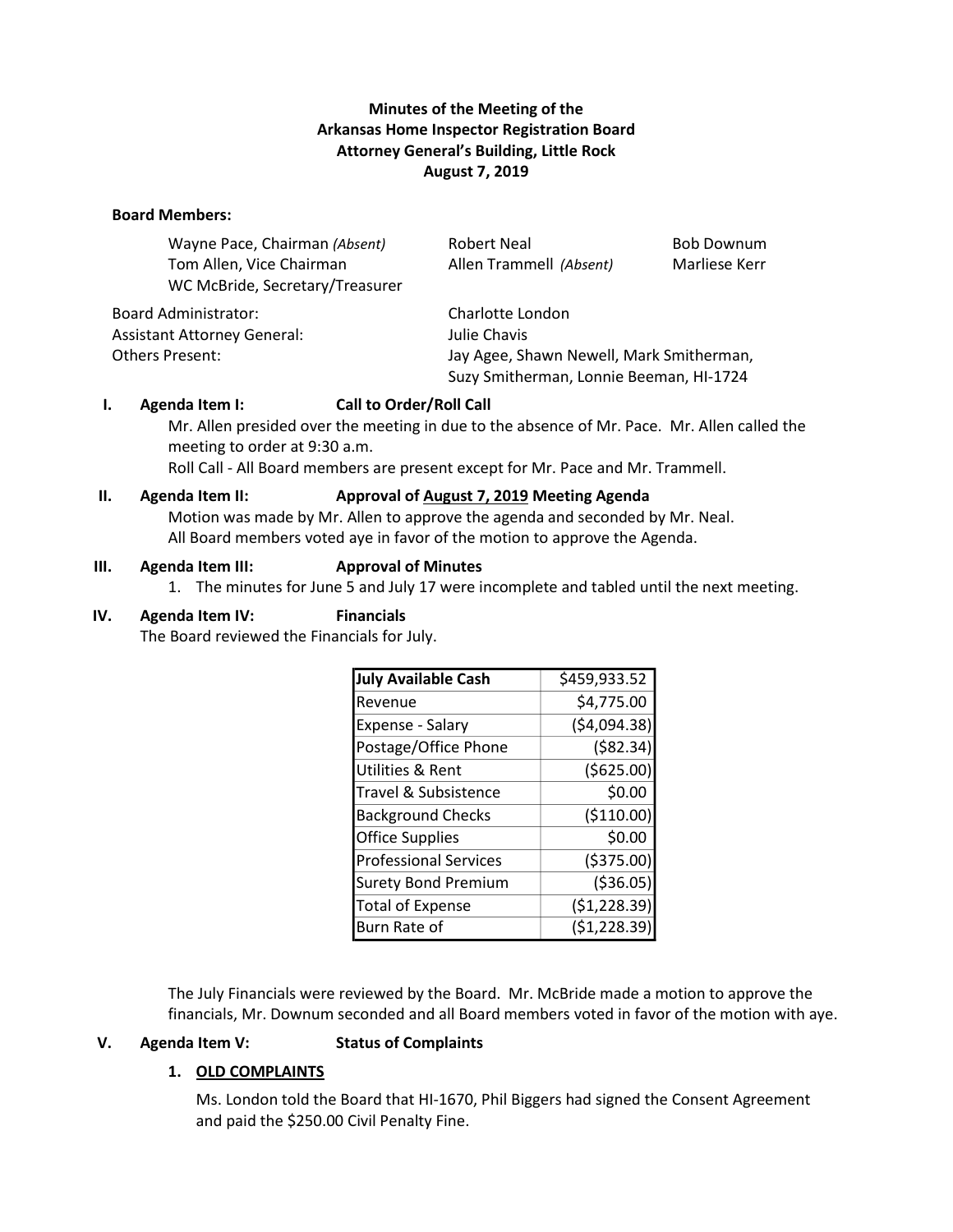## **VI. Agenda Item VI: Review of New Applicants / Registration Renewals**

The Board reviewed four (4) new applicants.

- 1. Jay Agee
- 2. Dr. Randall Hathaway
- 3. Cody Kurtzo
- 4. Mark Smitherman

**Applicant #1 -** Mr. Neal made a motion to approve the application of Mr. Agee, Ms. Kerr seconded and all Board members voted aye in favor of approving the applicant for licensing.

**Applicant #2 -** Mr. Neal made a motion to approve the application of Mr. Hathaway, Ms. Kerr seconded and all Board members voted aye in favor of approving the applicant for licensing.

**Applicant #3 -** Mr. Neal made a motion to approve the application of Mr. Kurtzo pending receipt of a phone number for his insurance agent, Ms. Kerr seconded and all Board members voted aye in favor of approving the applicant for licensing.

**Applicant #4 -** Mr. Neal made a motion to approve the application of Mr. Smitherman pending receipt of a phone number for his insurance agent , Ms. Kerr seconded and all Board members voted aye in favor of approving the applicant for licensing.

### **VII. Agenda Item VII: Continuing Education/Pre-Registration Courses**

- 1. **All American Training Institute** Pre-Registration Training Course *(Renewal)* 80 **Hours**
- 2. **National Property Inspections -** Pre-Registration Training Course *(Renewal)* 120 **Hours**

Mr. Allen made a motion to approve the Pre-Registration Training Courses for All American Training Institute and National Property Inspections, Mr. McBride seconded and all Board members voted aye in favor of the motion.

### **VIII. Agenda Item VIII: New Business**

- 1. HI-1724 Lonnie Beeman spoke to the Board about an issue that he felt the Board should know about. Mr. Allen told him that he was not following the proper procedure for filing a complaint and if too much was said about the issue in the meeting, he could possibly taint the Board's process for investigating the complaint. Mr. Neal told Mr. Beeman where to find the complaint forms on the website. Mr. Beeman thanked the Board for the information and said that he wanted to follow the proper procedure.
- 2. Ms. Chavis gave the Board members a draft of rule changes that the Board had discussed in previous meetings. She asked them to review the changes and let her know about any that needed further discussion or changes in wording. She told them the deadline for filing the changes was coming up soon, so she would need their answers as soon as possible.
- **IX. Agenda Item IX: Old Business**
- **X. Agenda Item X: Election of AHIRB Officers**